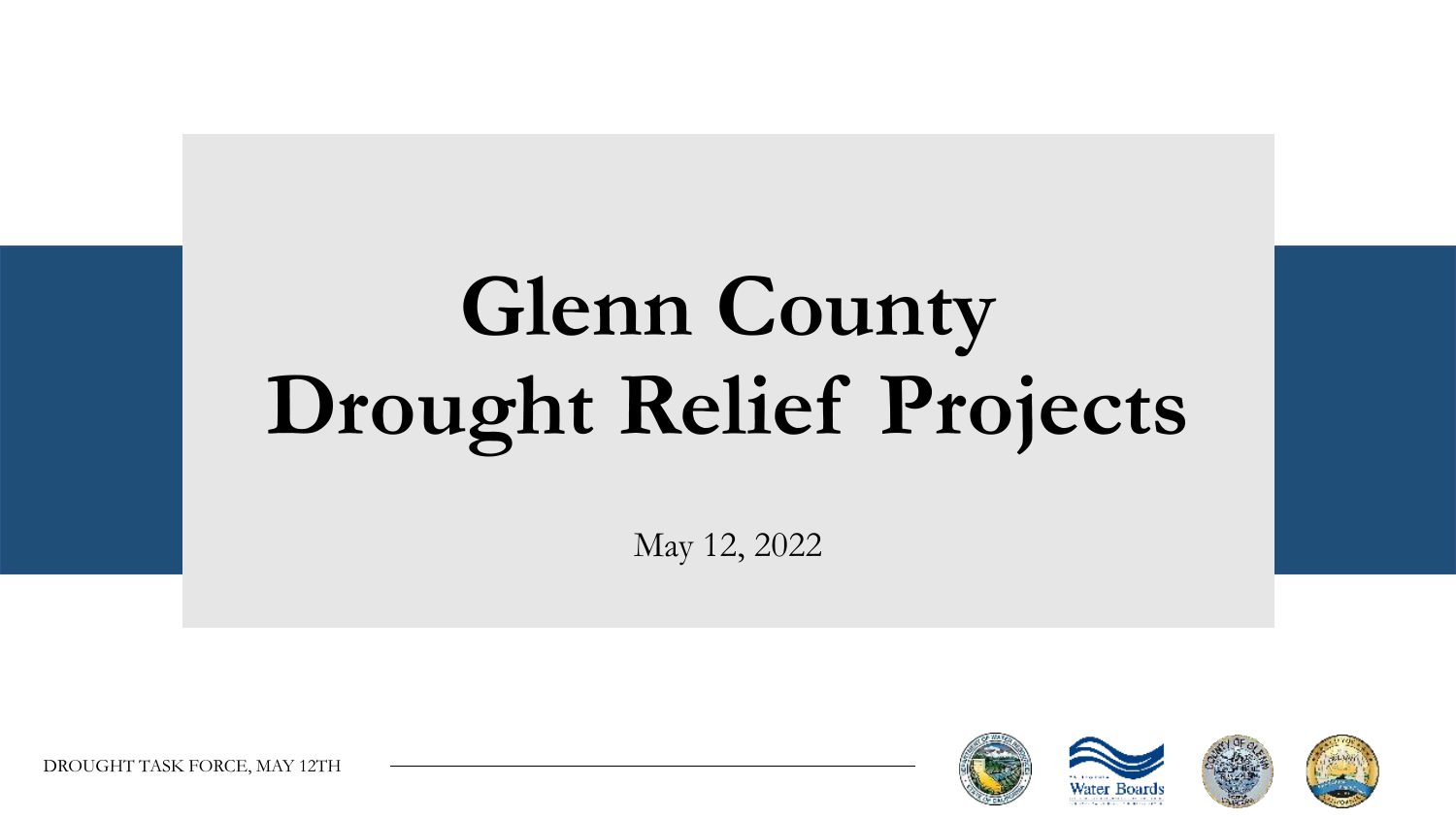### **Glenn County Drought Relief**

Orland Area Water Supply Project

Glenn County Hauled Water Project

Elk Creek Community Project

Artois Community Services District Project







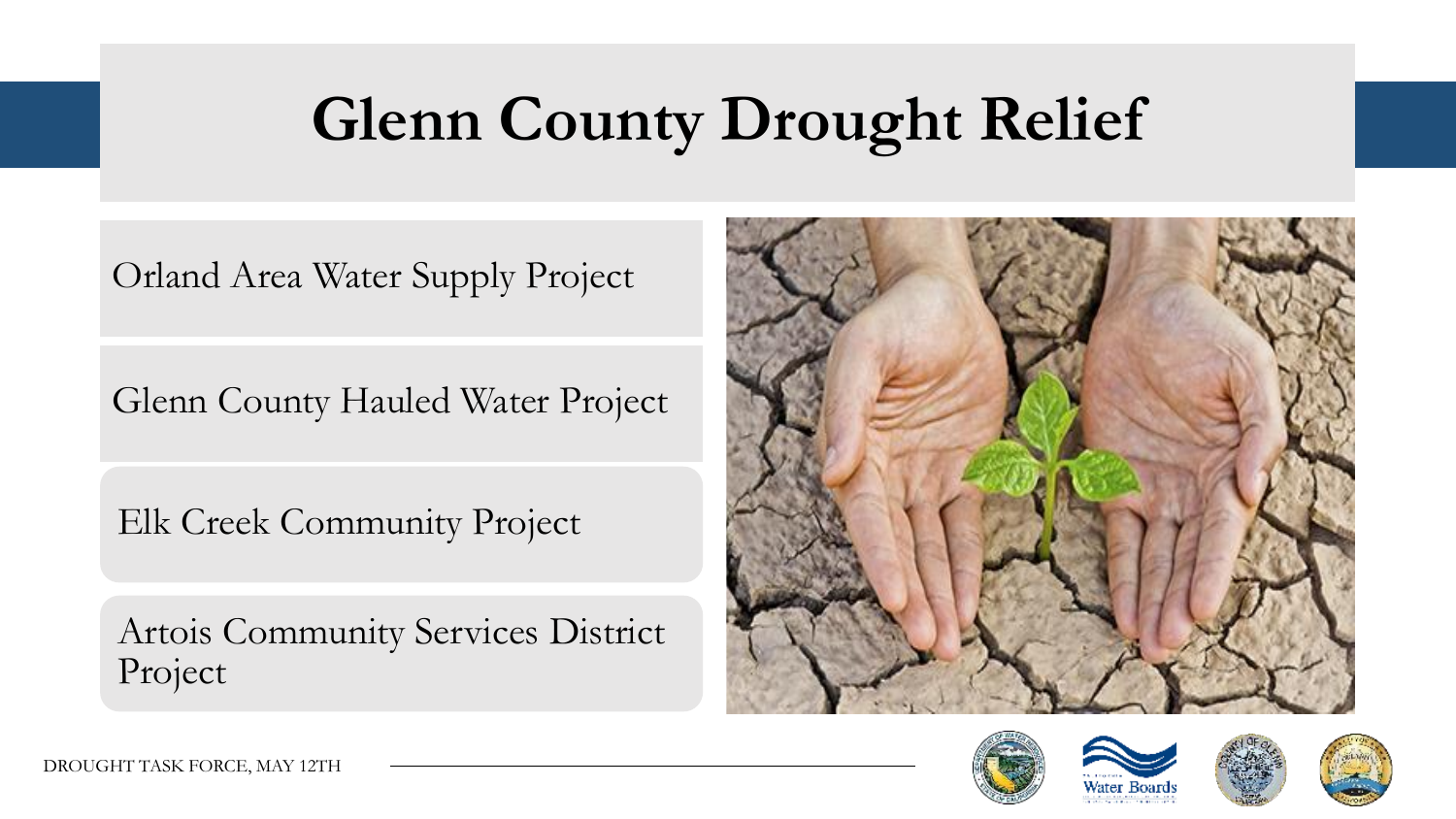➢Public Meeting – Nov 18, 2021

➢Expression of Interest – Dec 31, 2021

• 384 submitted

➢177 dry well reporting to Glenn County

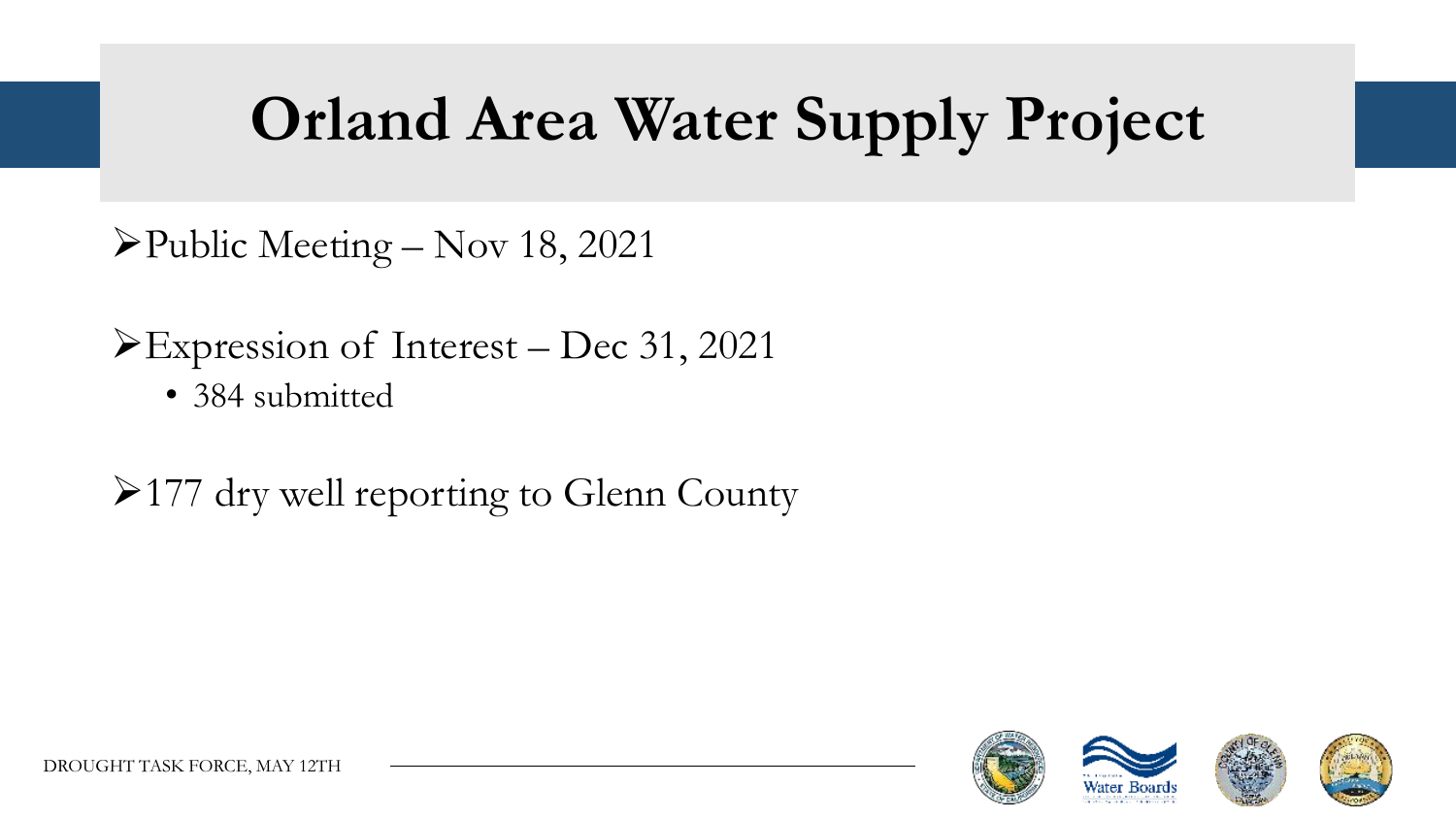- ➢Pipeline Alignment based on
	- Expression of interest
	- Dry wells reported
	- Efficiency
	- Number of connections per mile

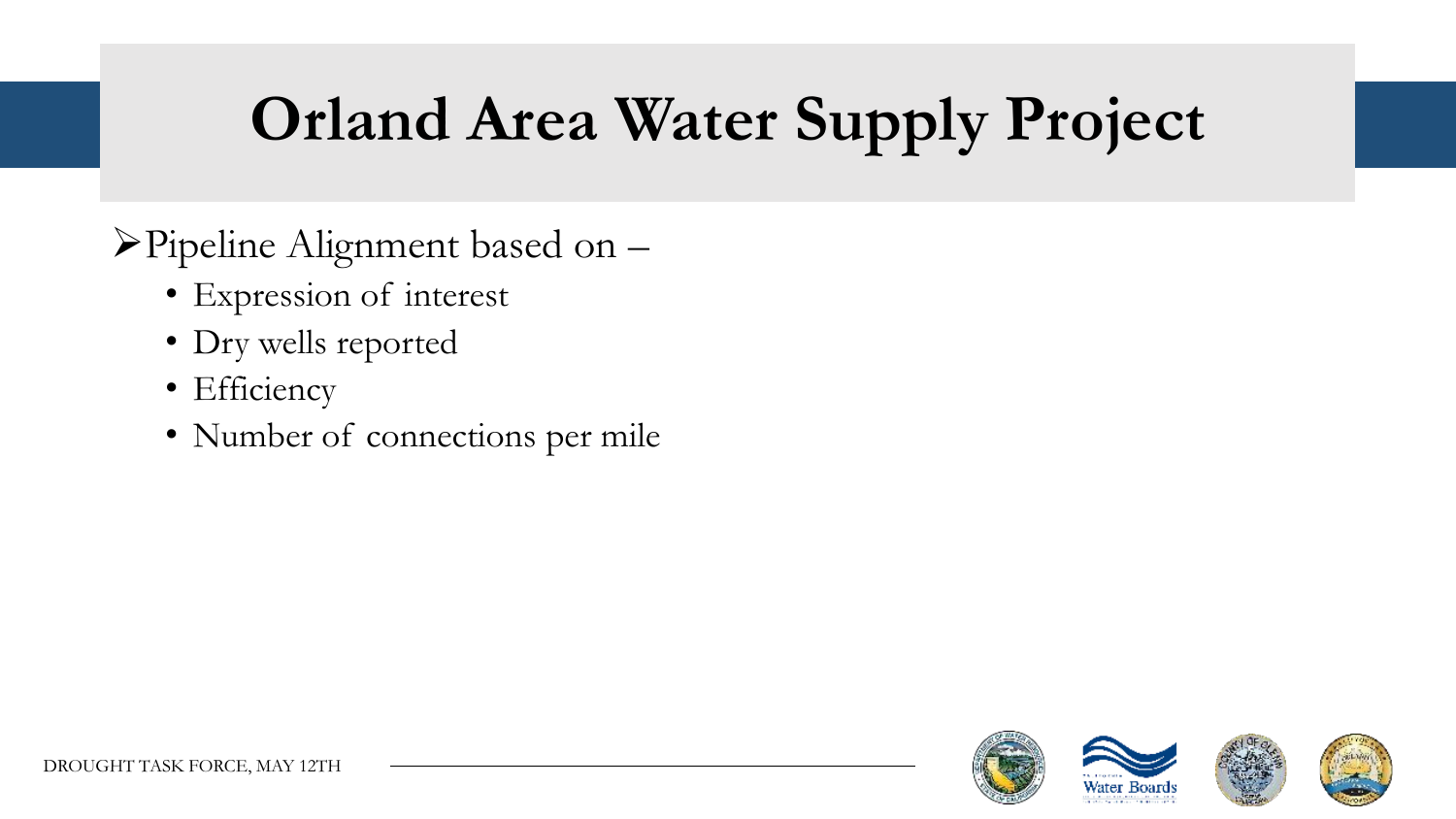

DROUGHT TASK FORCE, MAY 12TH



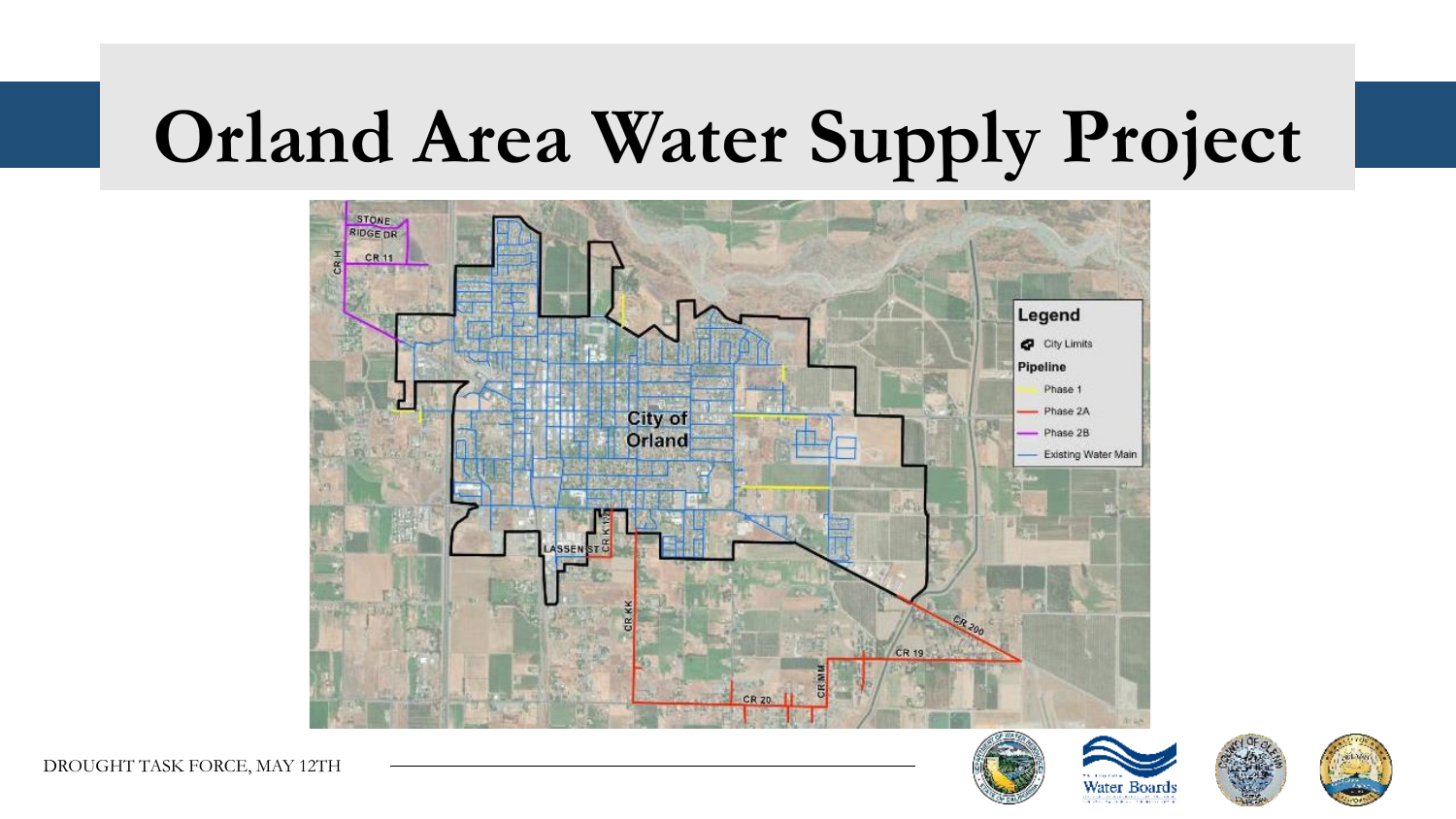- ➢7 miles of pipeline
- ➢168 connections
- ➢ 350 gpm New groundwater well
- ➢ Booster Pump
- ➢1 Million Gallon Storage Tank

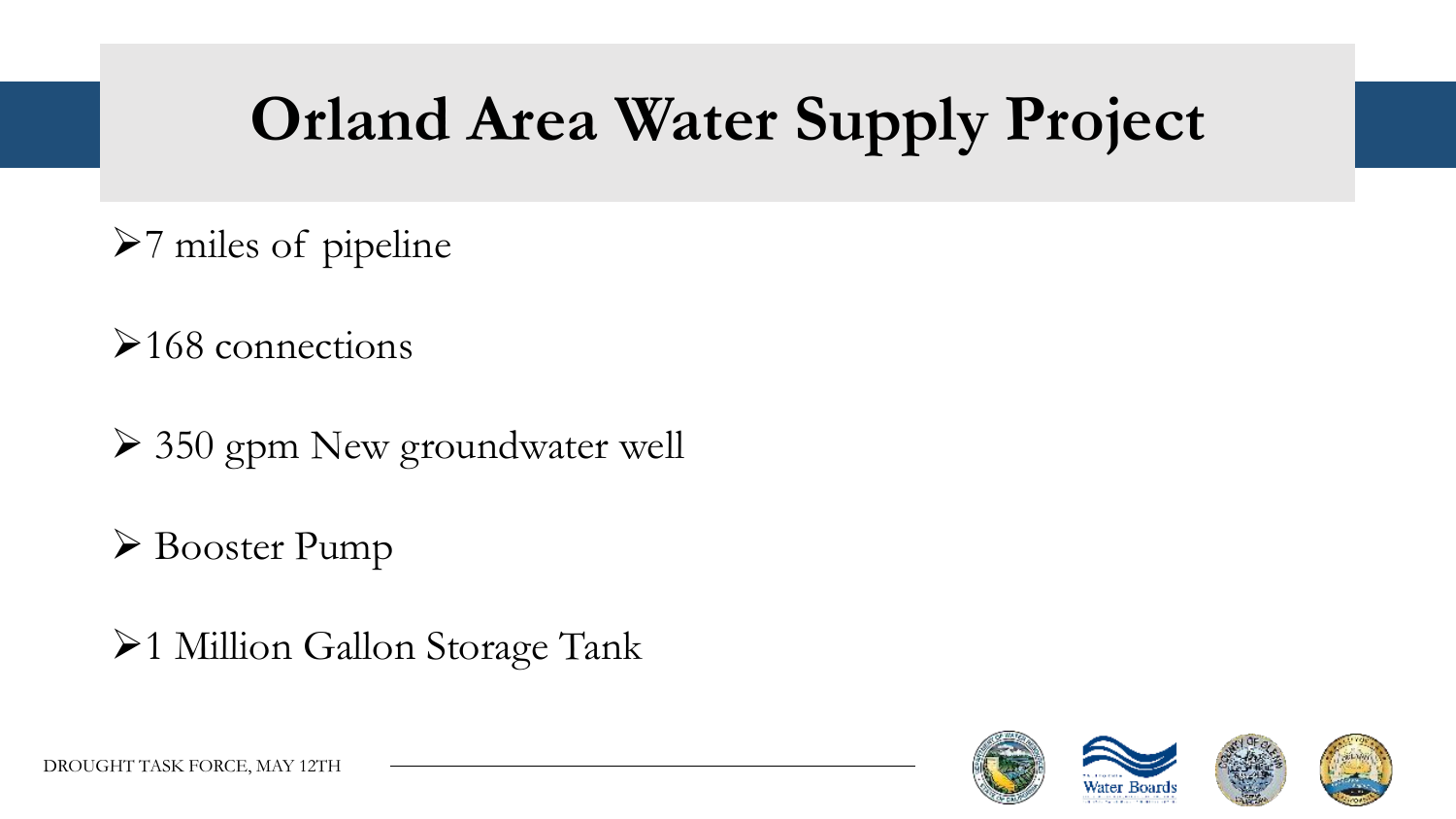- $\blacktriangleright$ Phase 1 Pipeline and connections within the City Limit
- ➢Phase 2A Pipeline South of the **City**

 $\blacktriangleright$ Phase 2B – Pipeline West of the City

➢Phase 3A – Well Drilling

➢Phase 3B – Well Equipping

➢Phase 4 – Booster Pump

➢Phase 5 – Storage Tank

➢Phase 2C – Home Connections

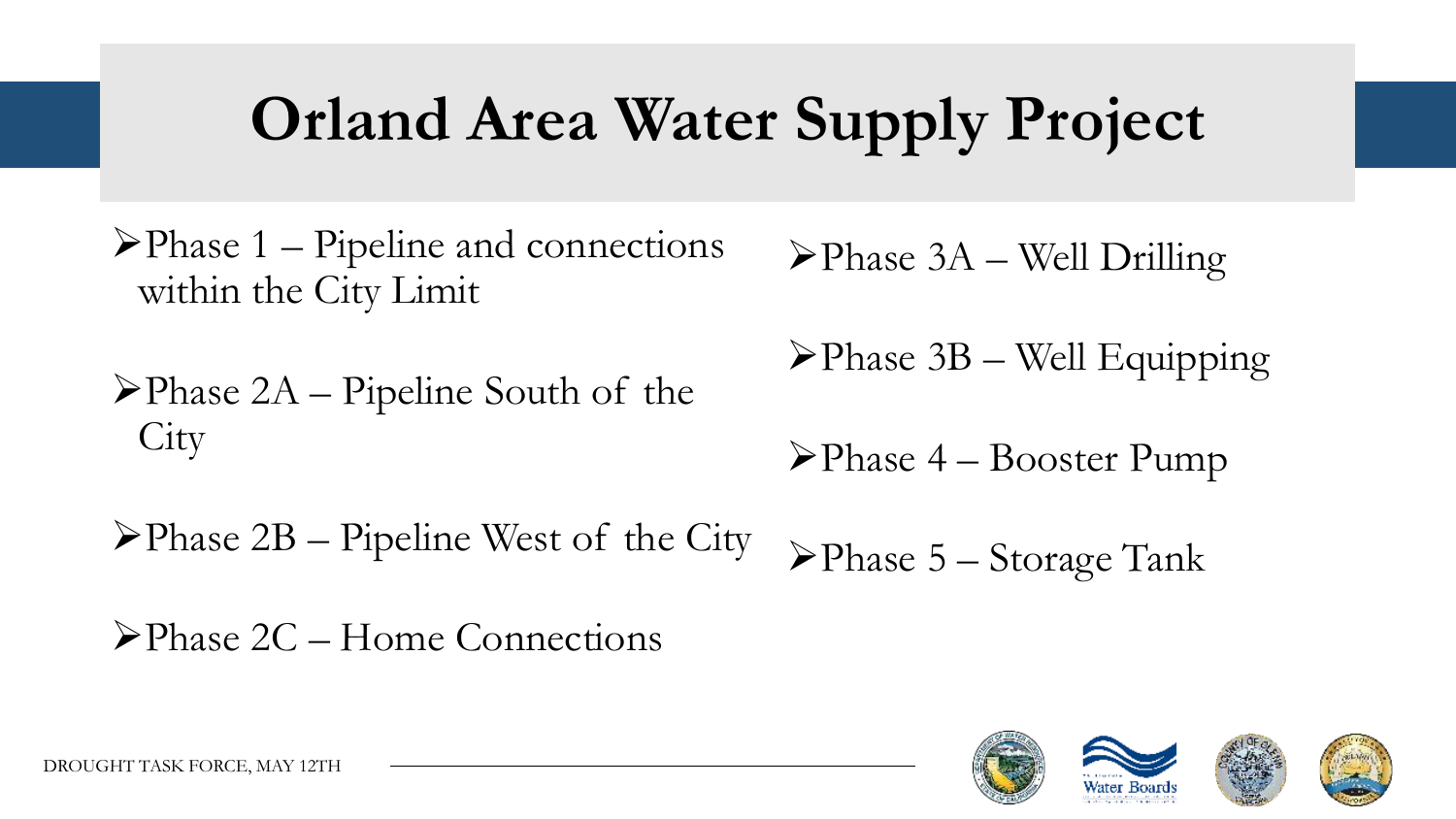➢Project Cost **\$16.7 Million**

➢End Date – **June 28, 2024**

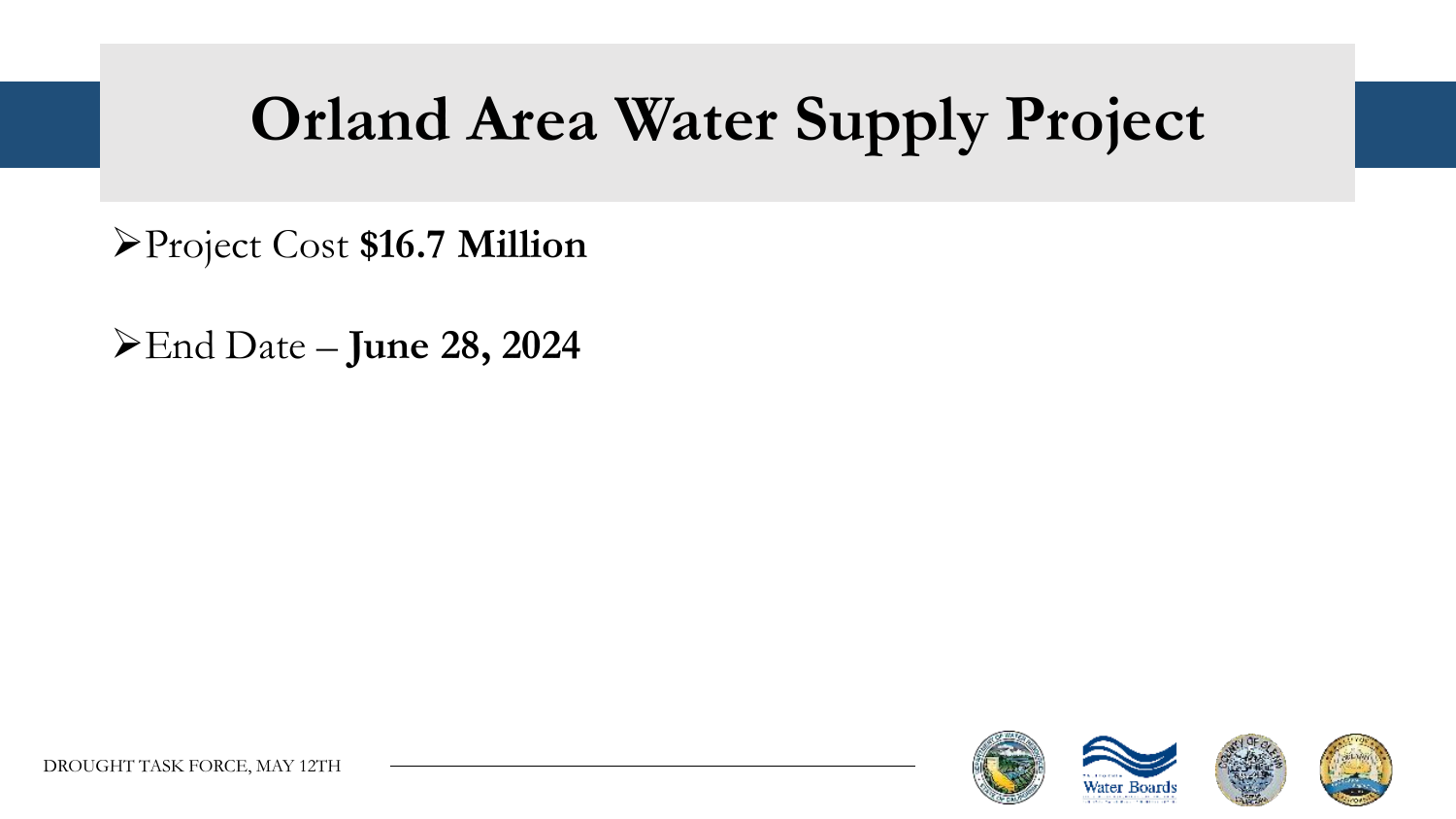### **Glenn County Hauled Water Project**

#### ➢**North Valley Community Foundation - \$1.9 Million**

**Example 1 For entire Glenn County** 

➢Provide immediate relief up to 12 months:

- $\blacksquare$  Hauled water  $-106$
- $\blacksquare$  Bottled water 113

➢Interim Solution but not sustainable long-term

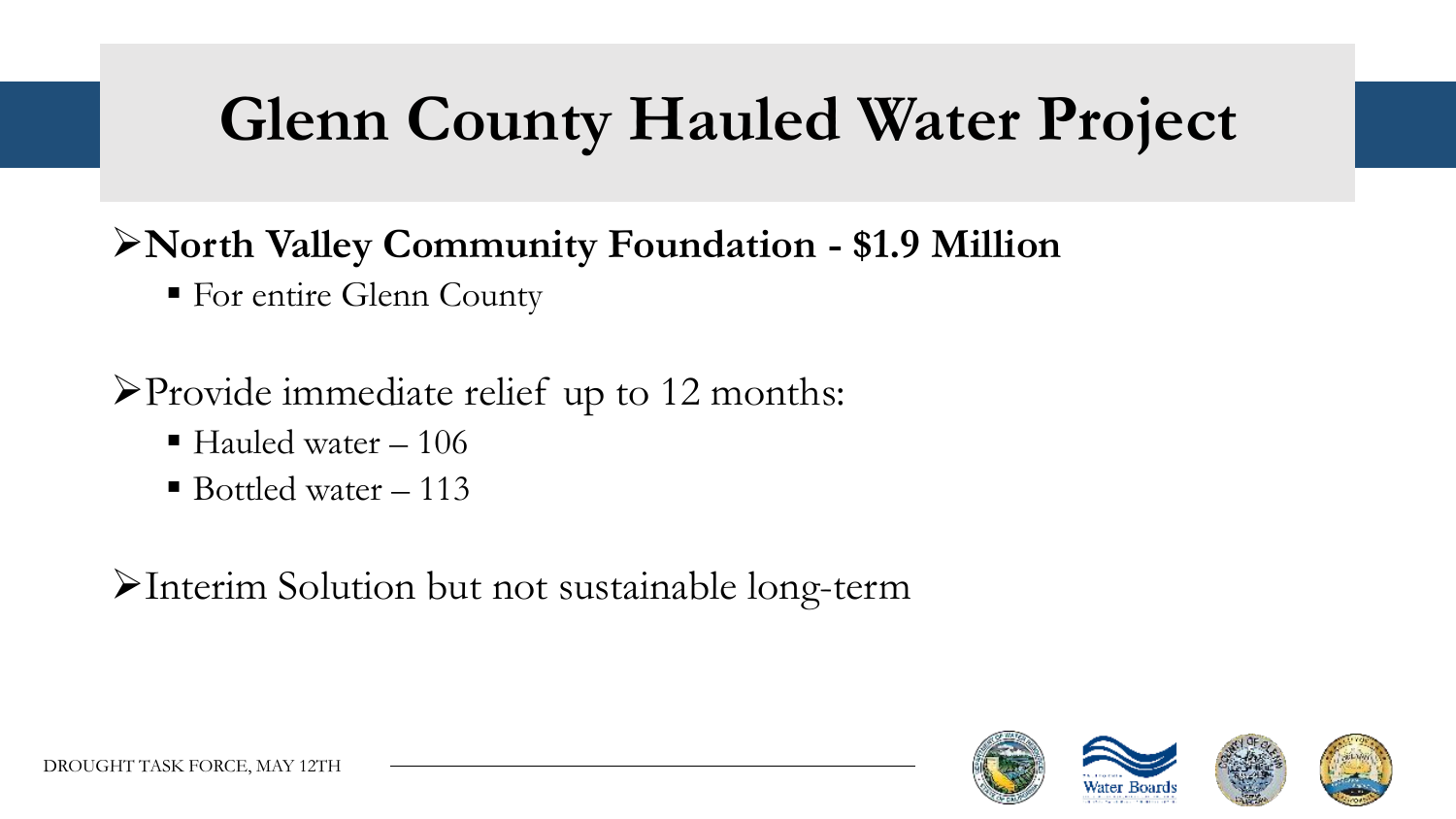### **Elk Creek Community**

#### ➢**New Well and Water System Improvement**

- Repair the existing water system,
- Remove material from Stony Gorge Reservoir, and
- Install a new well

#### ➢**Budget: \$3,600,000**

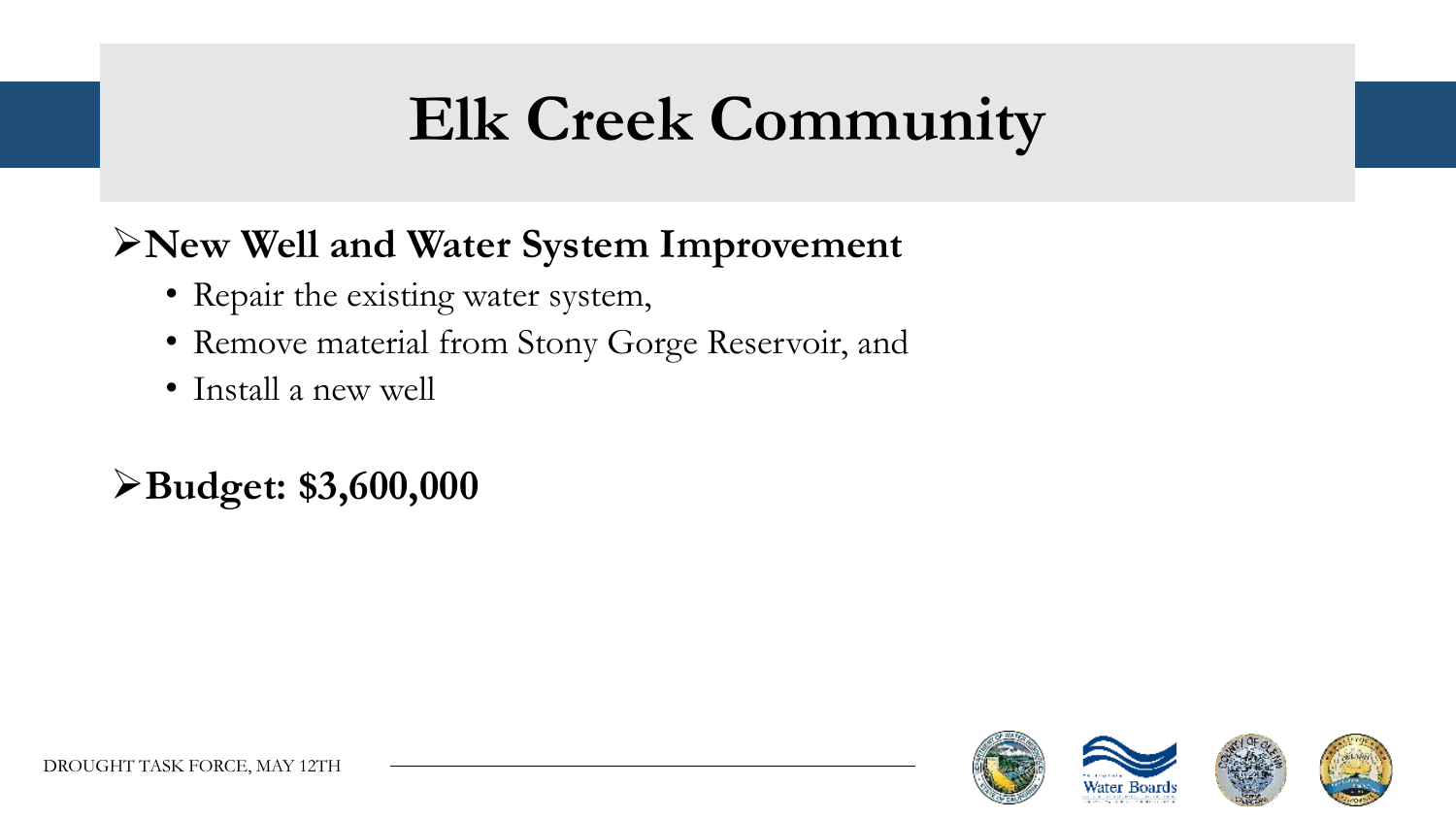### **Artois Community Services District**

#### ➢**Well Rehabilitation and Pipeline Extension**

- 25 Artois residences with challenges
	- Water through water hauling program or
	- Under extreme conservation measures
- Extend the Artois Water System
- Lower Artois Community Services District's existing pump

#### ➢**Budget: \$675,000**

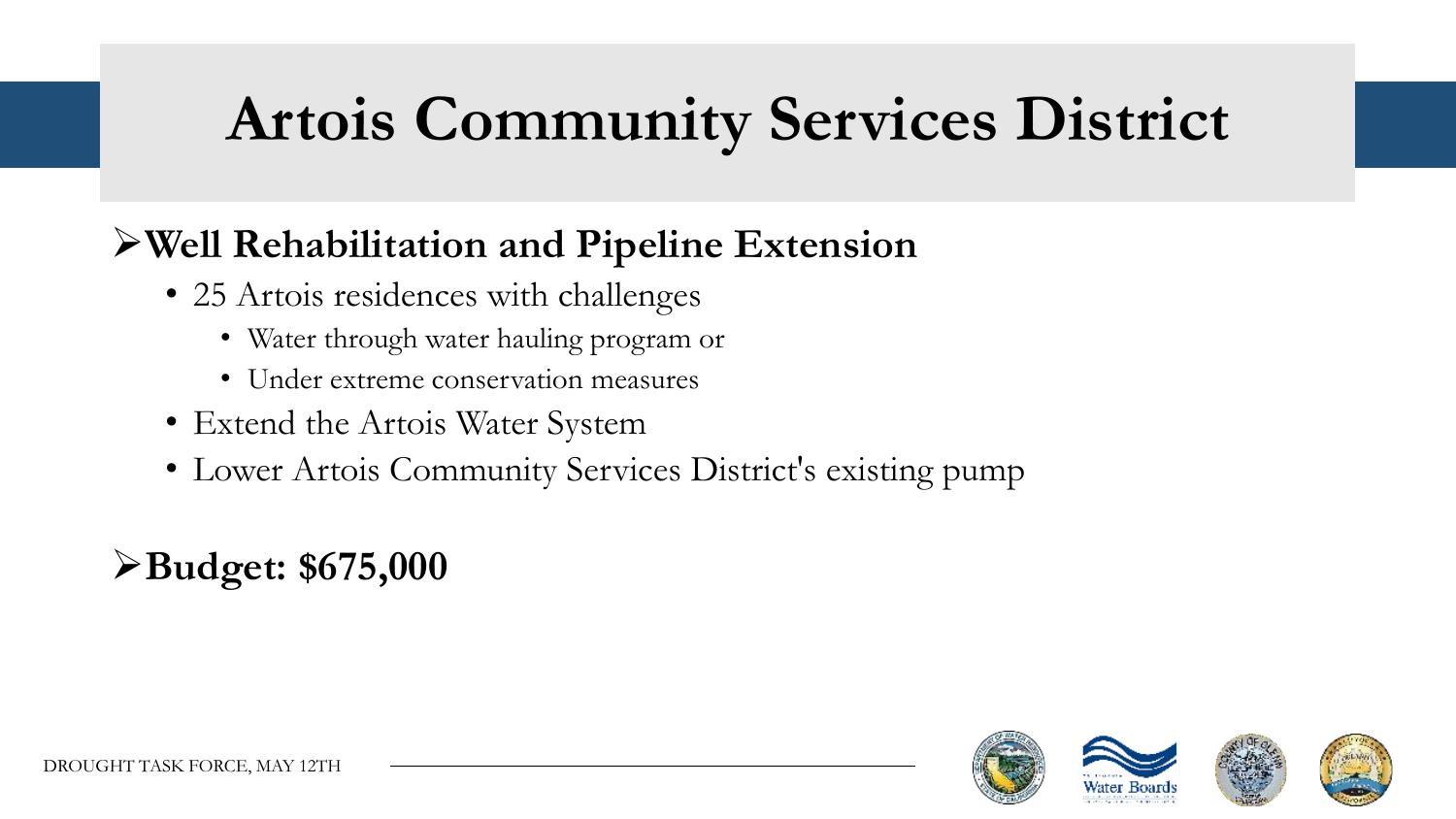### **Glenn County Drought Relief Projects**

➢**Orland Area Water Supply Project** - \$16.7 Million

➢**Glenn County Hauled Water Project** - \$1.9 Million

➢**Elk Creek Community Project** - \$3.6 Million

➢**Artois Community Services District Project** - \$0.7 Million

➢**Total - \$22.9 Million**